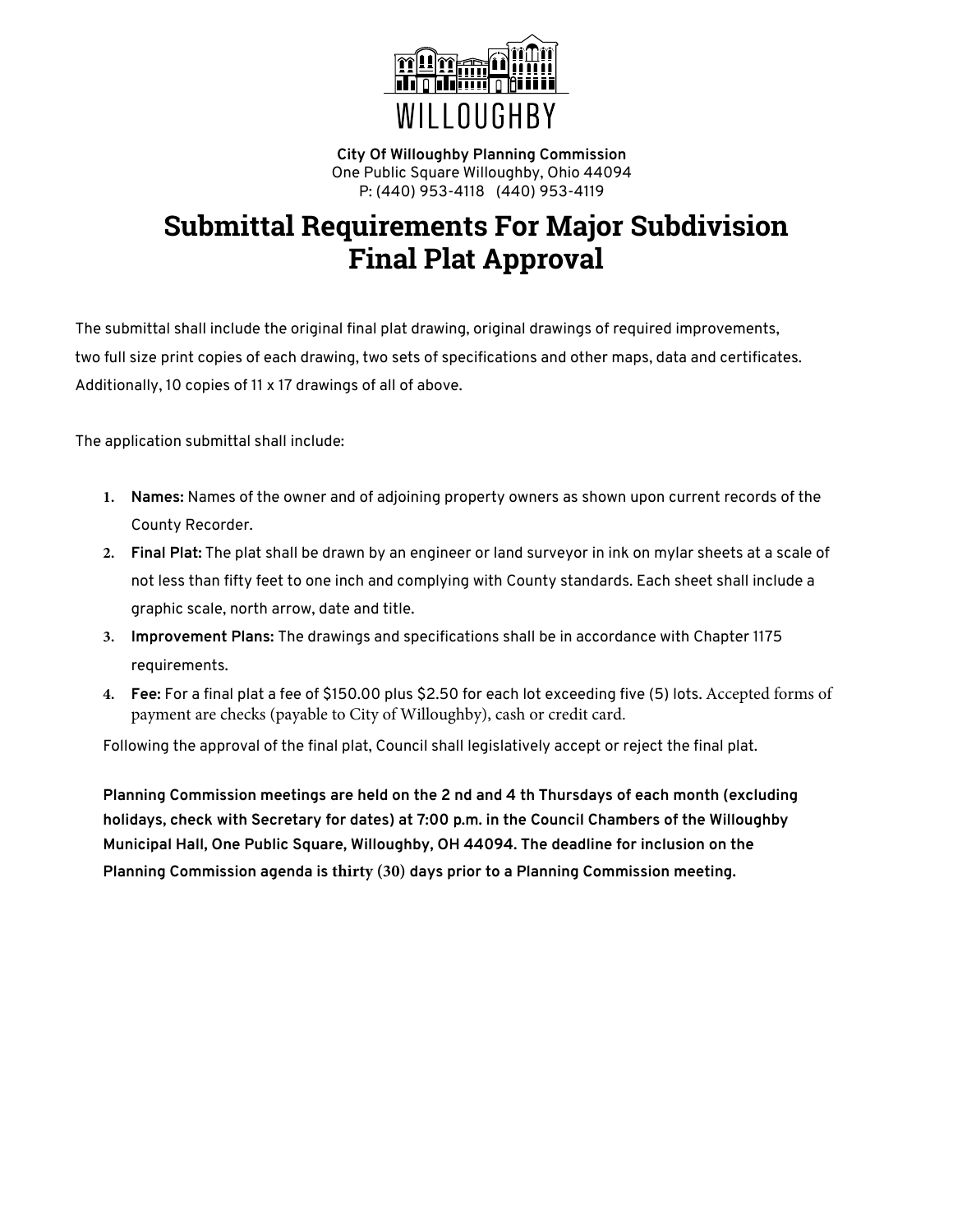## **Application Procedures Major Subdivision Final Plat Approval**

- **1. PARCEL ADDRESS:** Address of property for which rezoning is requested. If property is vacant, Planning Commission will assign a tentative address.
- **2. PERMANENT PARCEL NO.:** The number assigned to the property in the Lake County Tax Records. The Planning Commission Secretary may assist you in obtaining this number.
- **3. CURRENT ZONING DISTRICT:** As identified on the Official Zoning Map. The Planning Commission may assist you with the district. PROPOSED ZONING: as requested by applicant.
- **4. APPLICANT NAME, ADDRESS, PHONE NO. &; EMAIL ADDRESS:** Applicant may be any person authorized by the landowner to request change of zoning. Evidence of such authority, such as apurchase agreement or option instrument, is required.
- **5. PROPERTY OWNER:** If applicant is not property owner identify property owner name,address, phone number (business and/or cell) and email address.
- **6. LOTS TO BE CREATED:** How many lots are created?
- **7. EXHIBIT DOCUMENTATION:** Attach additional information, drawings, or exhibits which will assist the Planning Commission to clearly understand your request and to make an informal and timely decision. The Commission may require the following data if applicable to your request:
	- A. Final Plat/Improvement Plan
	- B. Traffic analysis
	- C. Drainage analysis
	- D. Construction schedule
	- E. Landscape plan
	- F. Any other information deemed necessary to access the impact of your proposal

It is recommended to consult with the Planning Commission Secretary about the contents of your application.

**8. SIGNATURE:** Be sure to sign and date the application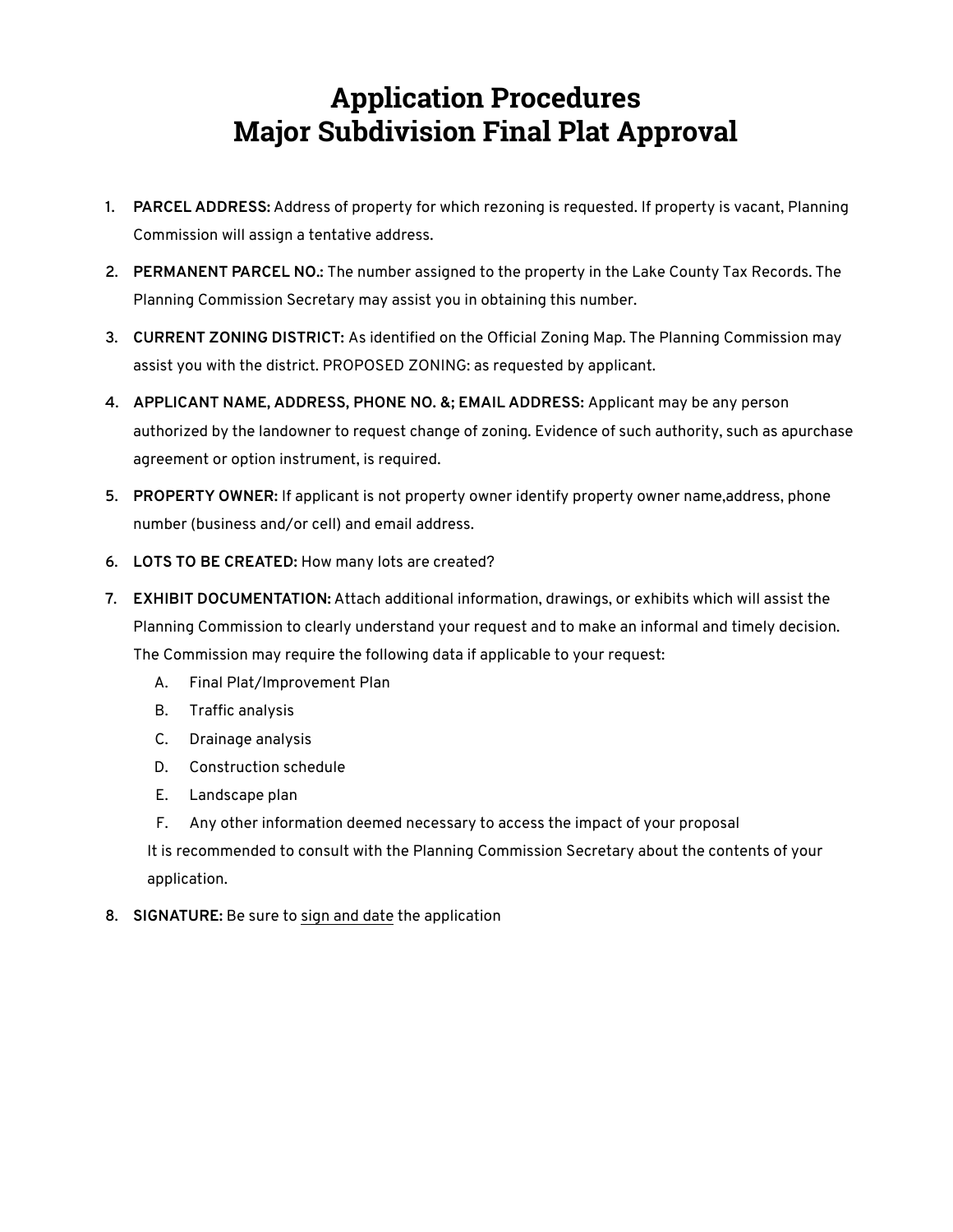## **Application For Final Plat Approval Major Subdivision**

| <b>COMPLETE THIS SECTION IF APPLICANT IS OTHER THAN LANDOWNER:</b>                                                                       |  |                                                                                         |
|------------------------------------------------------------------------------------------------------------------------------------------|--|-----------------------------------------------------------------------------------------|
|                                                                                                                                          |  |                                                                                         |
|                                                                                                                                          |  |                                                                                         |
|                                                                                                                                          |  |                                                                                         |
|                                                                                                                                          |  |                                                                                         |
| 6.Subdivision will create __________ lots.<br>A SKETCH PLAT MAY BE SUBMITTED FOR DISCUSSION BY PLANNING COMMISSION PRIOR TO APPLICATION. |  |                                                                                         |
| 7. Briefly describe exhibits which are part of this application (e.g. preliminary dev. plan):                                            |  |                                                                                         |
|                                                                                                                                          |  |                                                                                         |
|                                                                                                                                          |  |                                                                                         |
|                                                                                                                                          |  |                                                                                         |
|                                                                                                                                          |  |                                                                                         |
| SUBDIVISION OF LAND ON THE BASIS OF REPRESENTATIONS CONTAINED HEREIN.                                                                    |  | 8. THE UNDERSIGNED APPLICANT HEREBY REQUESTS APPROVAL OF A PRELIMINARY PLAT FOR A MAJOR |

Applicant Signature \_\_\_\_\_\_\_\_\_\_\_\_\_\_\_\_\_\_\_\_\_\_\_\_\_\_\_\_\_\_\_\_\_\_\_\_\_\_\_\_\_\_\_\_\_\_\_\_\_\_\_\_ Date \_\_\_\_\_\_\_\_\_\_\_\_\_\_\_\_\_